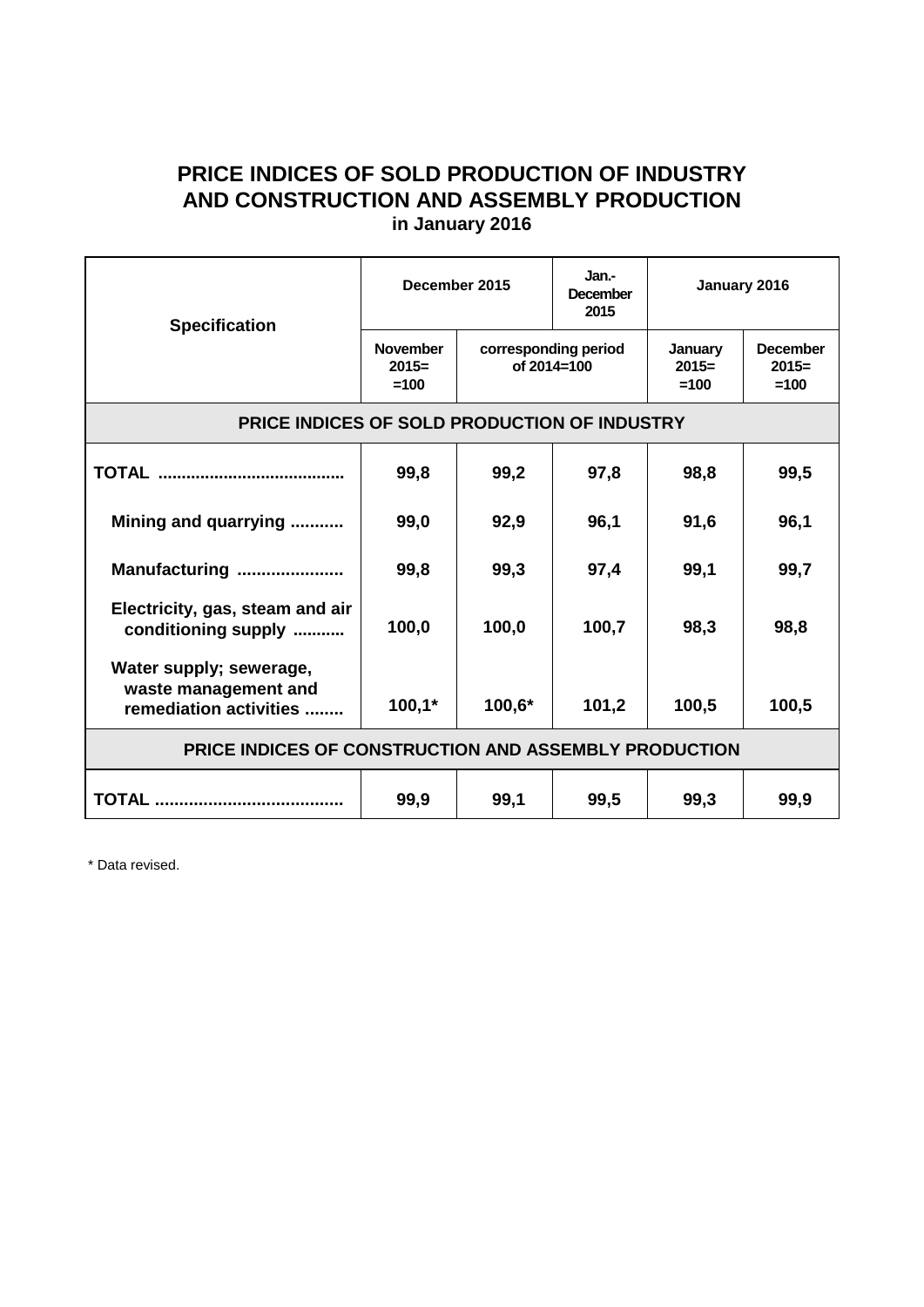According to preliminary data, **the prices of sold production of industry** in January of 2016 were of 0.5% lower than in the previous month. The highest drop of prices was recorded in mining and quarrying of 3.9%, of which in mining of coal and lignite (of 5.6%) as well as in mining of metal ores (of 1.8%). The prices in section electricity, gas, steam and air conditioning supply were lower of 1.2%. Prices in manufacturing were also lower of 0.3%, of which in manufacture of coke and refined petroleum products (of 8.3%). The prices were lower among other things of manufacture of basic metals (of 1.5%), of printing and reproduction of recorded media (of 0.5%), in manufacture of beverages (of 0.2%) as well as of electrical equipment (of 0.1%). The prices in manufacture of metal products reached the level similar to the one recorded in December 2015. However the prices were higher in manufacture of chemicals and chemical products, of other nonmetallic mineral products (by 0.1% each), of food products, of wearing apparel (by 0.2% each), of rubber and plastic products, of machinery and equipment, of furniture, of products of wood, cork, straw and wicker (by 0.3% each), of pharmaceutical products, of textiles (by 0.4% each), of computer, electronic and optical products (by 0.5%), of leather and related products (by 0.8%), of other transport equipment (by 0.9%), of paper and paper products (by 1.0%) as well as of motor vehicles, trailers and semi-trailers (by 1.1%). The prices in section water supply; sewerage, waste management and remediation activities increased by 0,5%.

In January of 2016 the prices of sold production of industry were of 1.2% lower than a year earlier. The drop of prices was recorded in sections: mining and quarrying (of 8.4%), electricity, gas, steam and air conditioning supply (of 1.7%) and in manufacturing (of 0.9%). The prices increased in section water supply; sewerage, waste management and remediation activities (by 0.5%).

It is estimated that the **prices of construction and assembly production** in January of 2016 were of 0.1% lower that in the previous month. A drop of prices was recorded in construction of buildings, in civil engineering (of 0.2% each), however price in specialised construction activities reached the level similar to the one recorded in the December 2015.

In comparison to January of the previous year, the prices of construction and assembly production fell of 0.7%.